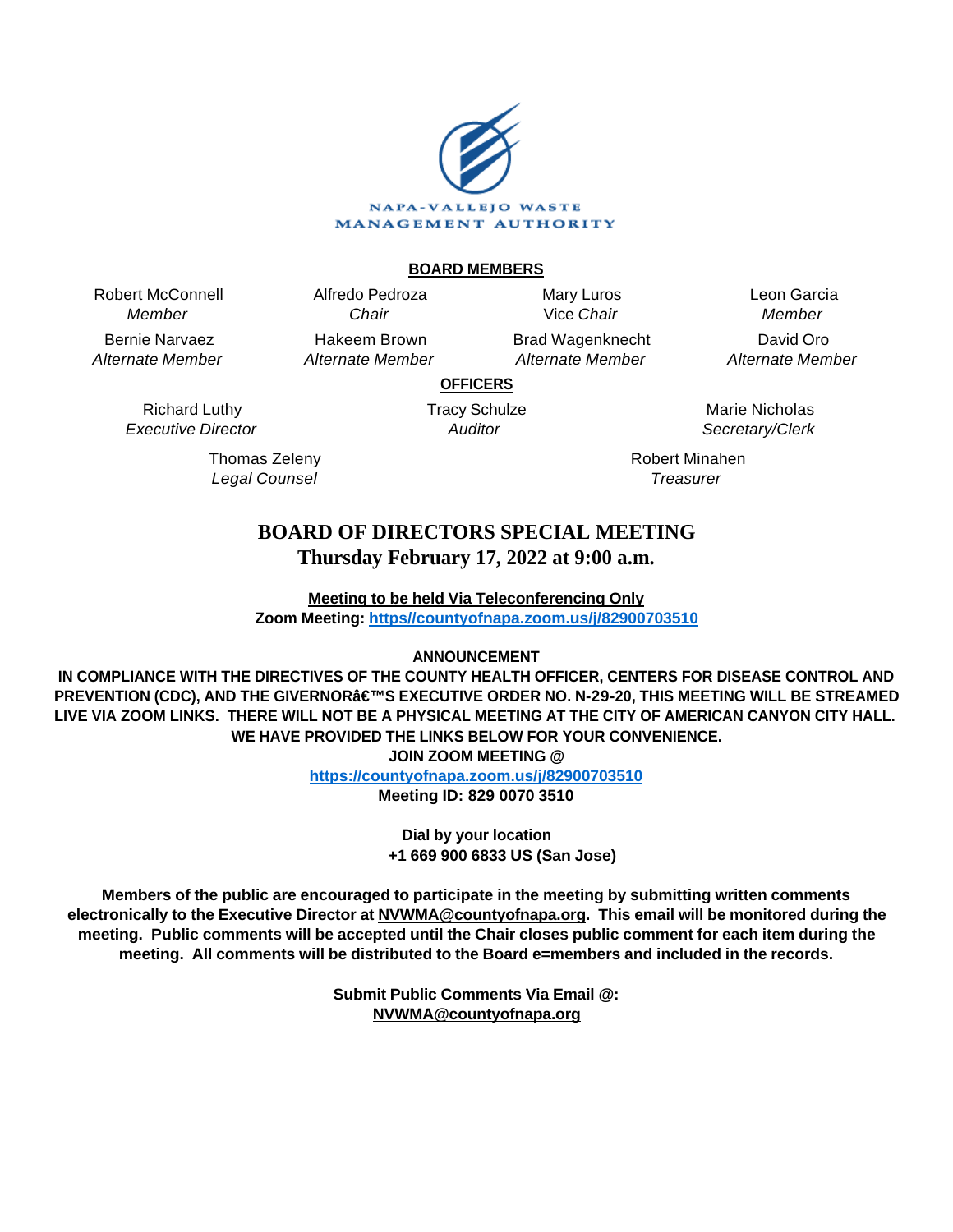#### **GENERAL INFORMATION**

The Napa-Vallejo Waste Management Authority meets the 1st Thursday of each month at 9:00 A.M. at 4381 Broadway Street, Suite 201, American Canyon, California 94503. The meeting room is wheelchair accessible. Requests for disability related modifications or accommodations, aids or services may be made no less than 72 hours prior to the meeting date by contacting 707 253-4471.

The Agenda is divided into two sections:

**CONSENT ITEMS:** These matters typically include routine financial or administrative actions, as well as final adoption of ordinances that cannot be both introduced and adopted at the same meeting. Any item on the CONSENT CALENDAR will be discussed separately at the request of any person. CONSENT CALENDAR items are usually approved with a single motion.

**ADMINISTRATIVE ITEMS:** These items include significant policy and administrative actions, and are classified by program areas. Immediately after approval of the CONSENT CALENDAR, ADMINISTRATIVE ITEMS will be considered.

All materials relating to an agenda item for an open session of a regular meeting of the Napa-Vallejo Waste Management Authority which are provided to a majority or all of the members of the Board by Board members, staff or the public within 72 hours of, but prior to the meeting, will be available for public inspection, at the time of such distribution, in the office of Auditor Controller, 1195 Third Street, Suite B-10, Napa CA 94559, Monday through Friday between the hours of 8:00 a.m. and 5:00 p.m., except for County holidays. Materials distributed to a majority or all of the members of the Board at the meeting will be available for public inspection at the public meeting if prepared by the members of the Board or Napa Vallejo Waste Management staff, and after the public meeting if prepared by some other person. Availability of materials related to agenda items for public inspection does not include materials which are exempt from public disclosure under Government Code sections 6253.5, 6254, 6254.3, 6254.7, 6254.15, 6254.16, or 6254.22.

**ANY MEMBER OF THE AUDIENCE DESIRING TO ADDRESS THE BOARD ON A MATTER ON THE AGENDA**, please proceed to the rostrum and, after receiving recognition from the Chair, give your name and your comments or questions. In order that all interested parties have an opportunity to speak, please be brief and limit your comments to the specific subject under discussion. Time limitations shall be at the discretion of the Chair or Board.

**AGENDA AVAILABLE ONLINE AT** www.countyofnapa.org

- **1. CALL TO ORDER**
- **2. ROLL CALL**
- **3. PLEDGE OF ALLEGIANCE**

#### **4. PUBLIC COMMENT**

In this time period, anyone who wishes to speak to the Authority Board of Directors regarding any subject over which the Board has jurisdiction, that is not on the agenda, or to request consideration to place an item on a future Board agenda, may do so at this time. Individuals will be limited to a three minute presentation. The Board of Directors will take no action as a result of any item presented at this time.

## **5. PRESENTATIONS AND COMMENDATIONS**

#### **6. APPROVAL OF MINUTES**

- **7. CONSENT ITEMS**
	- **A. CPS AGREEMENT**